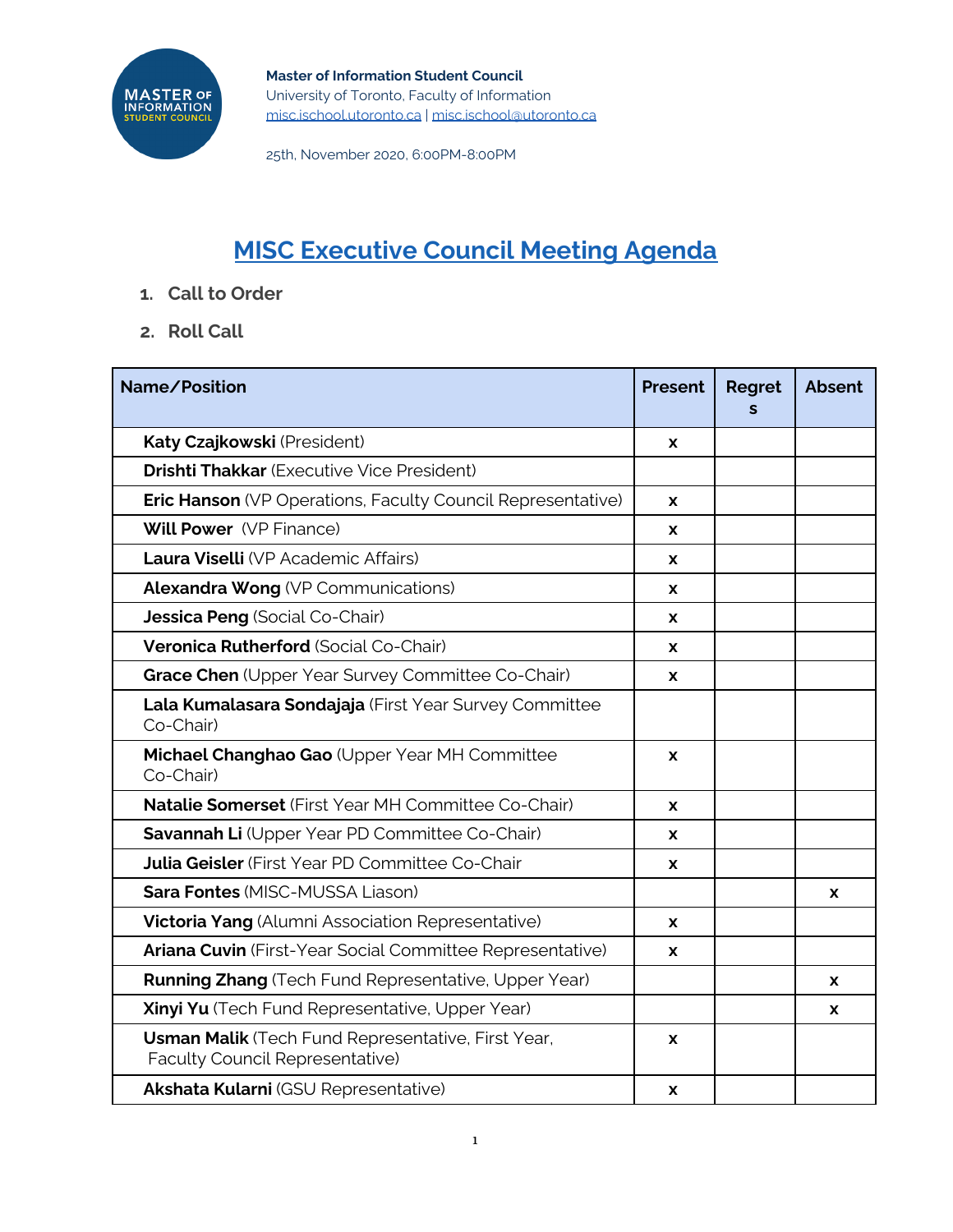

25th, November 2020, 6:00PM-8:00PM

| <b>Wing Lam Tse (International Student Rep)</b>                 | X |   |
|-----------------------------------------------------------------|---|---|
| <b>Yuhui Wang (Faculty Council Representative)</b>              |   | x |
| Risa de Rege Braga (Faculty Council Representative)             | X |   |
| <b>Nudrat Zehra</b> (Faculty Council Representative)            |   | x |
| <b>Guests (Present)</b>                                         |   |   |
|                                                                 |   |   |
| <b>Adrian Petterson</b> (Accessibility Interests Working Group) |   |   |

# **3. Land Acknowledgement:** Read by:

I (we) wish to acknowledge this land on which the University of Toronto operates. For thousands of years it has been the traditional land of the Huron-Wendat, the Seneca, and most recently, the Mississaugas of the Credit River. Today, this meeting place is still the home to many Indigenous people from across Turtle Island and we are grateful to have the opportunity to work on this land.

To acknowledge does not reconcile the suffering faced by these communities but we will continue to acknowledge the privilege we have to this land as we learn how to approach reconciliation with integrity.

# **4. BIRT the agenda for January 23rd, 2021 be adopted.**

- 5. Motion by: Katy
- 6. Seconded by: Laura
- 7. <mark>Carried</mark>/Failed

# **8. BIRT the minutes from v be adopted.**

Motion by: Katy Seconded by: Alex Carried/Failed

**9. Previous Business**

# **10. Executive Committee Reports**

a. President

Come to our student check in - it's a great social opportunity GSU is functional EVP has resigned, will be meeting with previous candidates if they are interested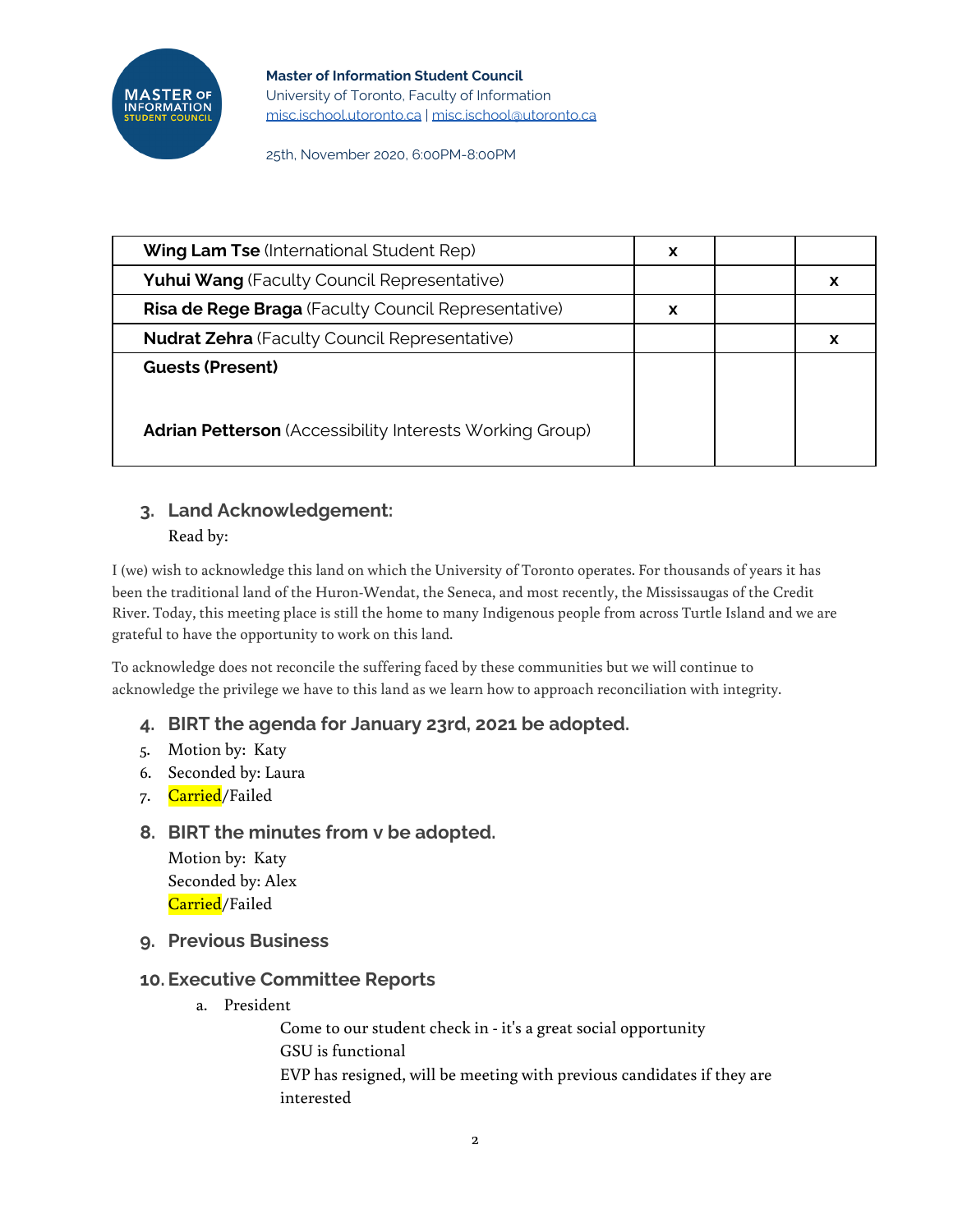25th, November 2020, 6:00PM-8:00PM

Friday films - Elections - Will have a plan for next meeting on how that works out

- b. Vice President Academic Affairs
	- Stephanie Rose and Laura looked over a timeline on courses for Summer/Spring. Fill out survey on courses to give feedback. Remote classes in summer, Fall is potentially hybrid depending on the situation ( vaccines, international student situations. etc) Reach out to faculty if you know/are struggling with academic support.
- c. Vice President Communications
	- Thank you to everyone about posting in MISC-y business. It helps a lot in terms of organizing student events.
	- Social Media campaign to get involved. Particularly focused on engaging with iSchool clubs especially during the time people are feeling isolated and needing to socialize.
- d. Vice President Finance
	- Updates on fiscal budget

Got questions about what working group/committee budget is, No group has hit close to hitting their limit. AIWG has received multiple grants. MISC and Faculty are coordinating on how to distribute their grants. First trench of BIPOC grant went out in December. Additional \$4000 will be released in April. Total contribution with MISC and Faculty is \$16,000

- Head grant, \$10,400 for this semester
- Reimbursements Receipts, Proof of Event, and other identifiable information for audit purposes
- e. Vice President Operations
	- Continuing projects from 2020 website
	- Coordinated e-Commerce platform with website and provide next council with infrastructure to build out
	- Hoping to do student survey about website soon will consult with Survey committee
	- Developing a best practices/manual to ensure continuity with projects
- f. Executive Vice-President
- g. **Motion:** BIRT the MISC General Council approve the Executive Reports as presented.
- h. Motion by: Savannah
- i. Seconded by: Grace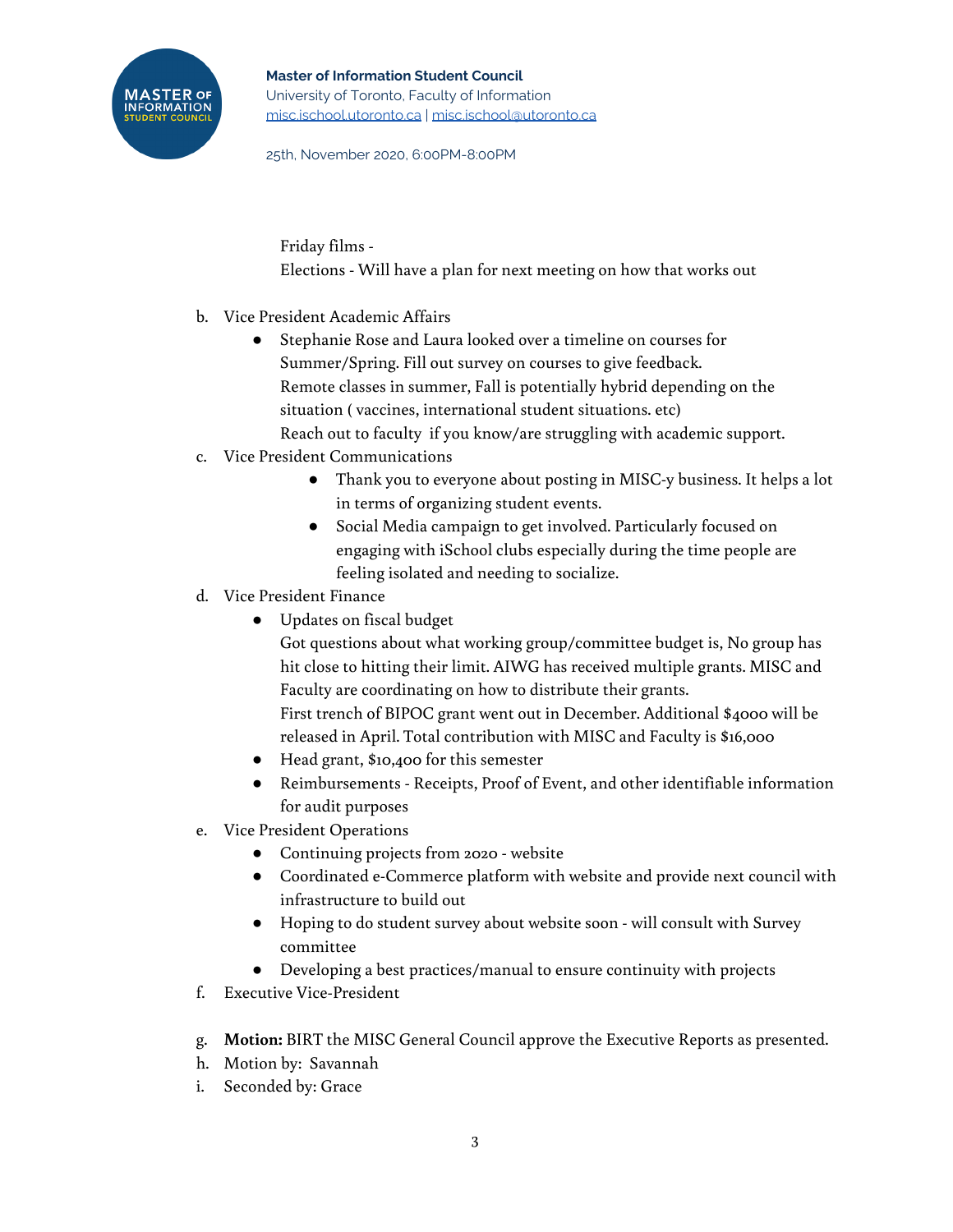

25th, November 2020, 6:00PM-8:00PM

j. Carried/Failed

●

# **11. Committee and Representative Reports**

a. MISC-MUSSA Liaison

- b. Social Committee
	- No updates to report
- c. Survey Committee
	- Released Virtual iSchool Survey categorized to pedagogy. Etc. Part time students survey - recruiting new members to do the end of the year survey and want to ask suggestions on what to include
	- Thinking of subscribing to SurveyMonkey for a more thorough data analysis. Still analyzing the cost benefit but may just release it as a recommendation
	- Gave gift cards for participants.
- d. Mental Health Committee
	- iTea event on Dec 10, successful event with lots of relaxing music and pet image sharing
	- Mental health in the workplace presentation 30 mins long \$500 cost
- e. Professional Development Committee
	- Met with AskAlum co-chair at FIAA explore options to collaborate
	- Exploring a podcast style interviews with alumni
	- Portfolio clinics with alum
	- conversation/resources shared on LinkedIn
	- Finished a list of resources for jobs, career exploration resources for MISC website
	- Job application workshop mid feb, feb-mar Podcast interviews with alumni, portfolio clinics
- f. Faculty Council
- g. Alumni Association Representative
	- January FIAA meeting took place on January 20th,
	- FIAA election in june
	- Social events committee Peter Morville has been booked for an event
- h. Graduate Students' Union Representatives
	- Updates to be updated. Information not available at the moment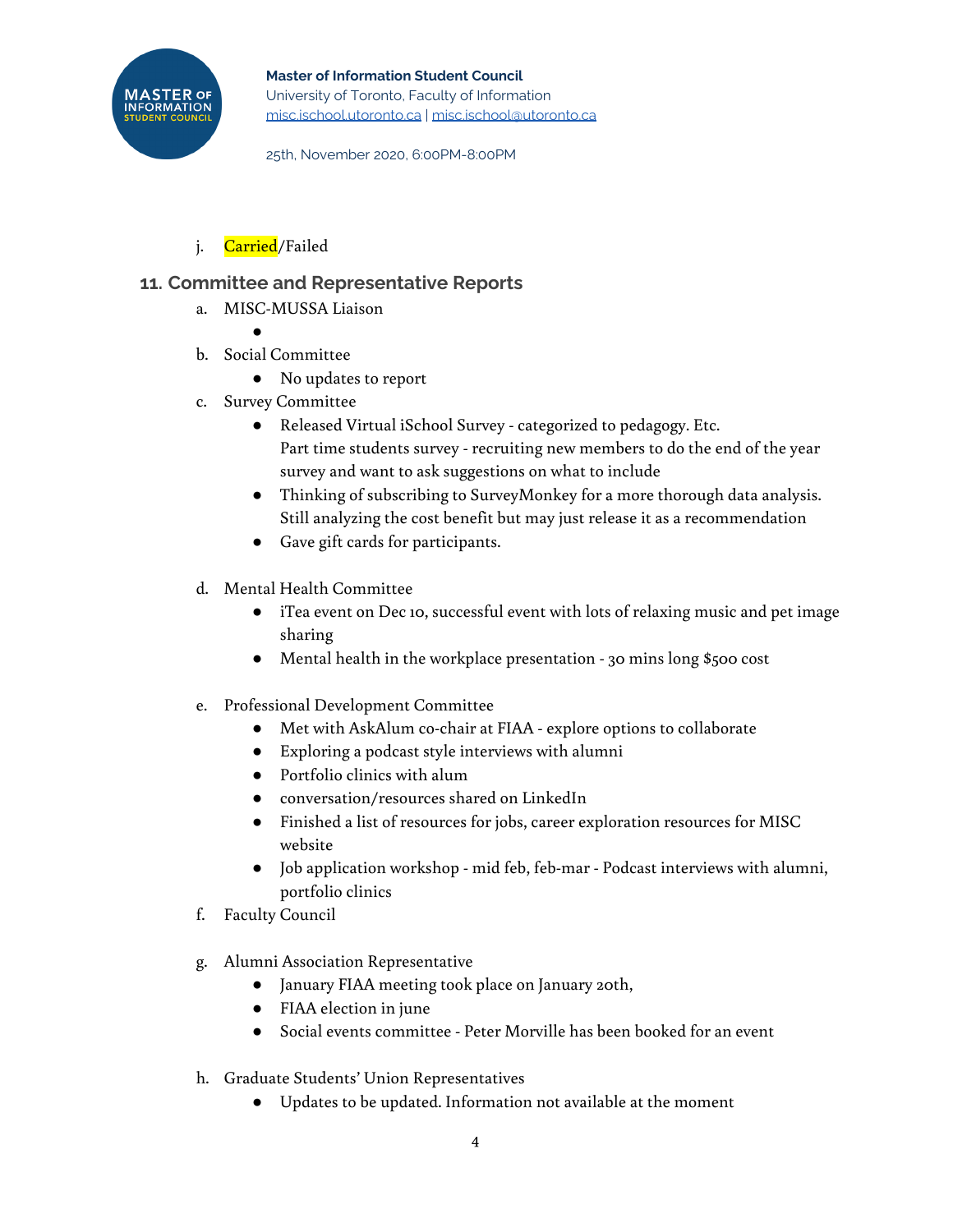

25th, November 2020, 6:00PM-8:00PM

- i. International Student Representatives
- j.
- k. Tech Fund Representatives
	- Spoke with Curtis Debi and Anna Oh talking about possibility of purchasing new MacBook Pros
	- $\bullet$  6 13" MacBook @ \$18,733.14 will need to be approved
	- Purchased a new Surface Pro 3 as a replacement but also expand with a Surface Pro 7
	- Approved funding for MUSSA end of term raffle. Mini Projector, Bluetooth, Best Buy gift card
	- Xinyi Yu resigned from Tech Fund, left secretary position vacant will consult on whether we need to elect a new representative
	- Carry over in the budget \$158747.59. Actual carry over \$141732.59
	- Question about Computer Loan period. Is it possible to extend the loan period especially because of the current situation. - no power, because its under the overview of iSchool. Faculty may grant leniency if they contact Faculty directly.

**BIRT** the Tech Fund will spend \$18,733.14 to purchase the new 13-inch MacBooks described above for the Inforum. Motion by: Usman Seconded by: Katy Carried/Failed **BIRT** that the Tech Fund will spend \$6,502.02 to purchase new Microsoft Surface 7's described above. Motion by: Usman Seconded by: Katy Carried/Failed **Motion:** BIRT the MISC General Council approve the Committee and Representative Reports as presented. Motion by: Katy Seconded by: Usman Carried/Failed

# **12. Working Group Reports**

a. Accessibility Interests Working Group GOt a few grants in partnership with DWG and other groups.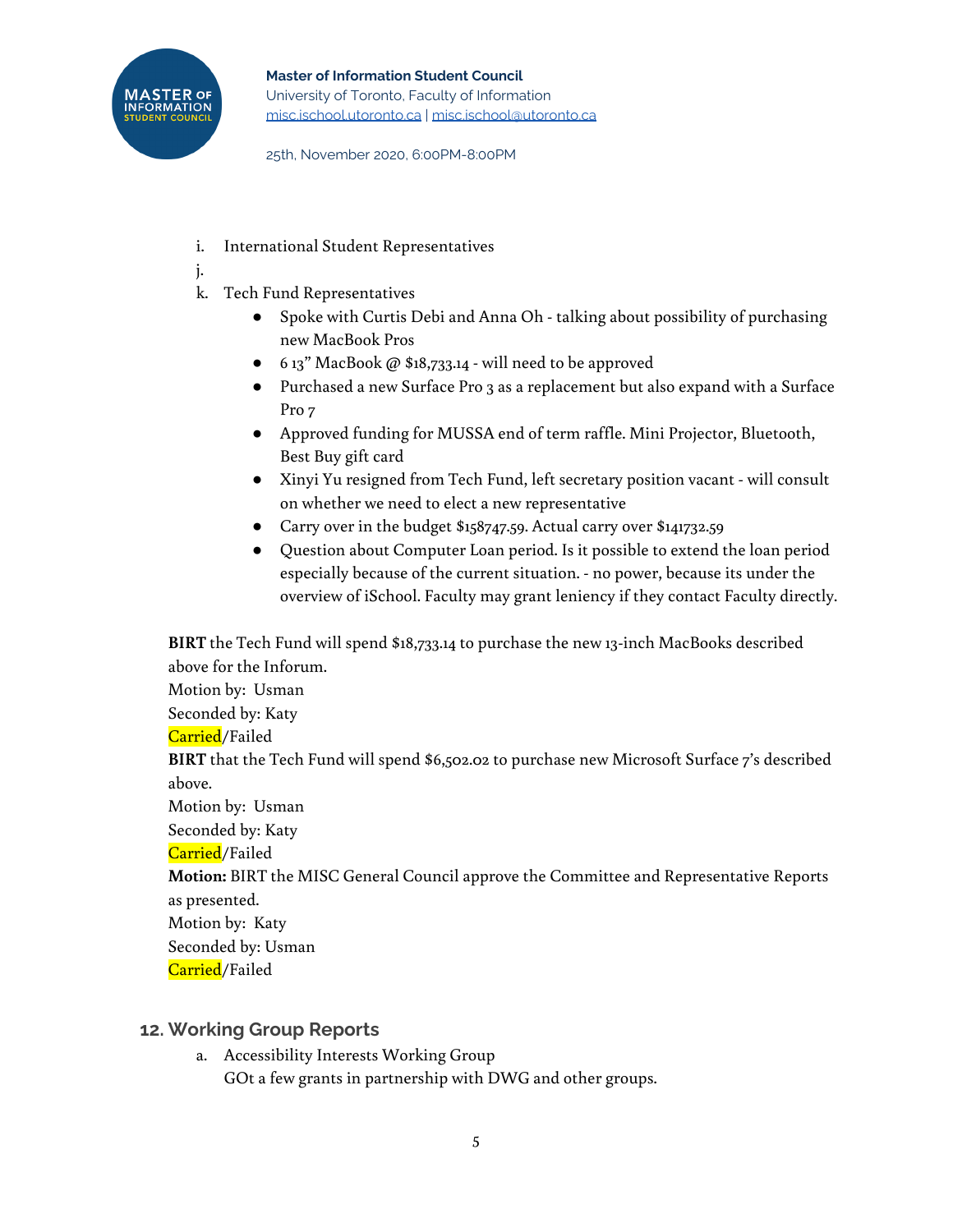25th, November 2020, 6:00PM-8:00PM

Running a reprise of professor workshops for professors, how to be accessible and teach accessibility well.

Roundtables with Faculty with the aims of goals of inclusion are aligned with Students and Faculty

Collaboration with CS on a hackathon

Office Hours - Mon & Thursday

- b. Class of 2020 Continuity Working Group
- c.
- d. Diversity Working Group

Not much to say beyond what's in this report. This month's events are going well, we had great attendance at our event yesterday. Big shout outs to Adrian for their team's graphics, arranging a captioner and of course, for \$\$; Alex for promoting, and Will for help with finances! :)

One note- we will have a permanent person in place as the lead for this group by the time the next meeting roles around. (!) Katy, I'll connect you to that person when that's confirmed, and folks can look for a new face at the next meeting! :)

- e. Part-Time Students' Working Group
- f. **Motion:** BIRT the MISC General Council approve the Working Group Reports as presented.

Motion by: Katy Seconded by: Grace Carried/Failed

# **13. Other business**

● Discussion: Film Evet

First friday every month about different topics relevant to our faculty and concentrations. Maybe also MISC only events for all the committee/working group and reps to connect

# **14. BIRT the meeting be adjourned**

Motion by: Katy Seconded by: Alex Carried/Failed